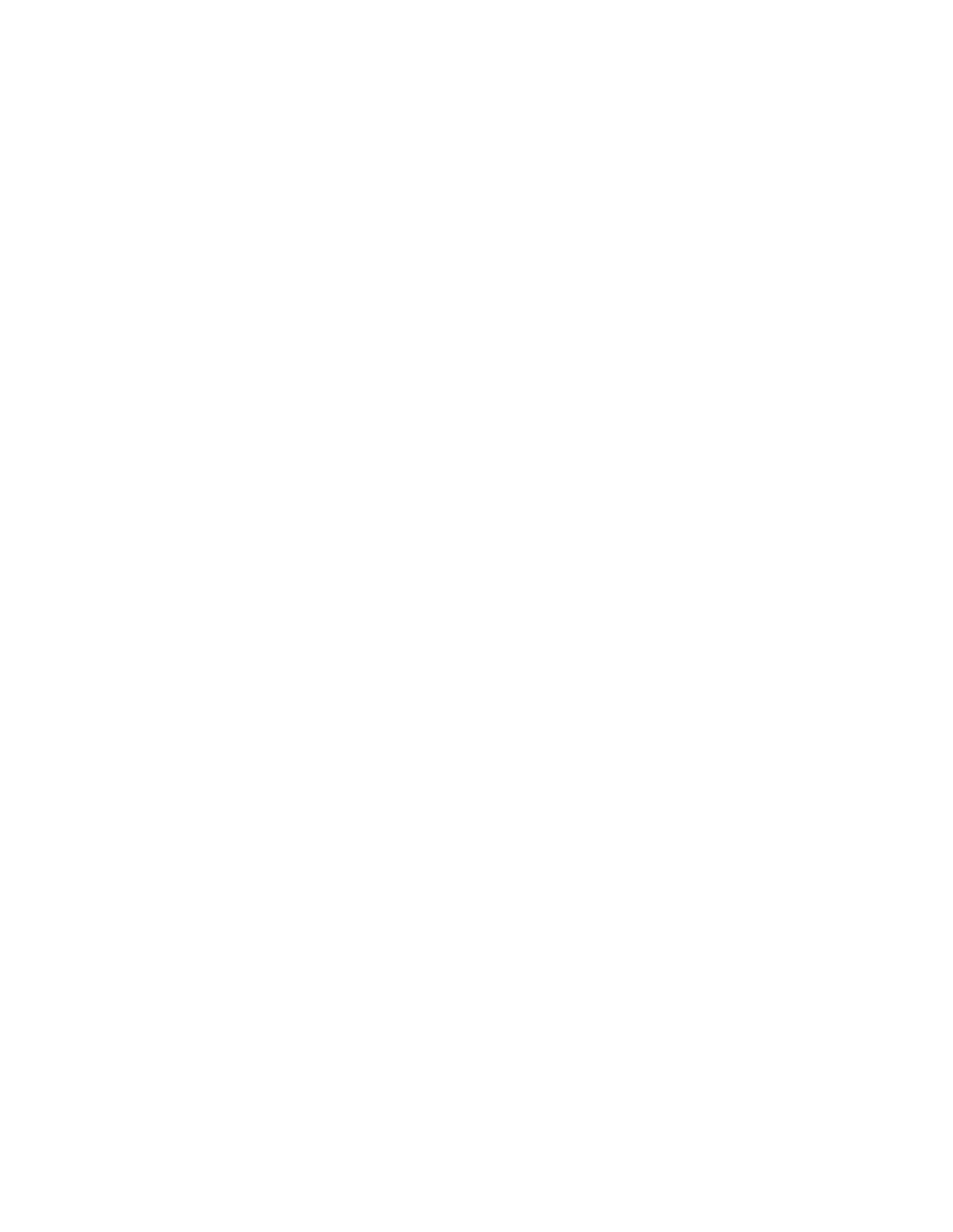# Digital transformation: The power of permanent agility

*Transformation is hard. But when you build a platform for continuous change, putting new ideas into production gets a lot easier* 

BY ERIC KNORR AND DAN TYNAN

**As best we can** tell, the phrase "digital transformation" sprung from the mind of a marketing copywriter in the late last century. For years it was just a nebulous catchphrase. But digital transformation has shown remarkable staying power, actually gaining currency over time and earning a real and important meaning in enterprise tech.

Transformation usually implies moving from one fixed state to another. Yet digital transformation has come to mean a journey from inflexible platforms, products, and workflows to a "permanently agile" condition. Getting there may involve the adoption of new programming, infrastructure, or IoT (Internet of things) advances and processes. But the goal is to create a platform for continuous experimentation and to establish mechanisms to measure results.

The most visible manifestation of digital transformation has been in customer-facing mobile and web applications that change constantly. Underlying them is an array of shiny new technologies and methodologies: cloud infrastructure, devops, microservices, big data analytics, and much more. This nucleus of adaptable enterprise tech connects to an expanding circle of mobile and IoT endpoints that continually gather actionable data.

# Chasing digital value

Why the emphasis on customer-facing applications first? In part because a new generation of consumer-facing internet companies has opened fresh revenue streams with a vengeance not seen since the dot-com boom. The millennials who built those ventures have developed an abundance of exciting new frameworks, tools,

platforms, and methodologies to create applications with unprecedented speed and agility.

Inside established enterprises, IT pros and developers are catching on to this trend: At last they can associate themselves directly with revenue generation rather than just answering management demands to reduce costs and increase efficiency. The success of such outbound efforts has caught the imagination of the C-suite. In a recent survey by Unisys and IDG Research[, more than 70 percent of CXOs](http://www.unisys.com/offerings/cloud-and-enterprise-compute-services/news%20release/unisys-study-executives-committed-to-digital-business-despite-security-concerns) said they were committed to implementing a "digital business model."

That model extends beyond customerfacing applications. Most promising is making agility a permanent part of the custom software that defines a company's core business—from manufacturing software to collaborative design platforms to logistical systems. Here, digital transformation embraces physical "things," from cars to thermostats to industrial engines.

Take the software GE uses to run its rail freight business. The company collects velocity and location data from freight trains around the country. Using analytics to manage rail traffic and increase average train speed could potentially shave hundreds of millions of dollars off the cost of delivering goods.

That's clearly an example of delivering real business value, but as with any hot trend, claims of digital transformation have a habit of going over the top. Some established corporate giants seem to redefine themselves as "digital" mainly to impress Wall Street. In truth, particularly in organizations of enormous scale, digital transformation never occurs all at once.



At last IT pros and developers can **associate themselves directly with revenue generation**  rather than just answering management demands to reduce costs and increase efficiency.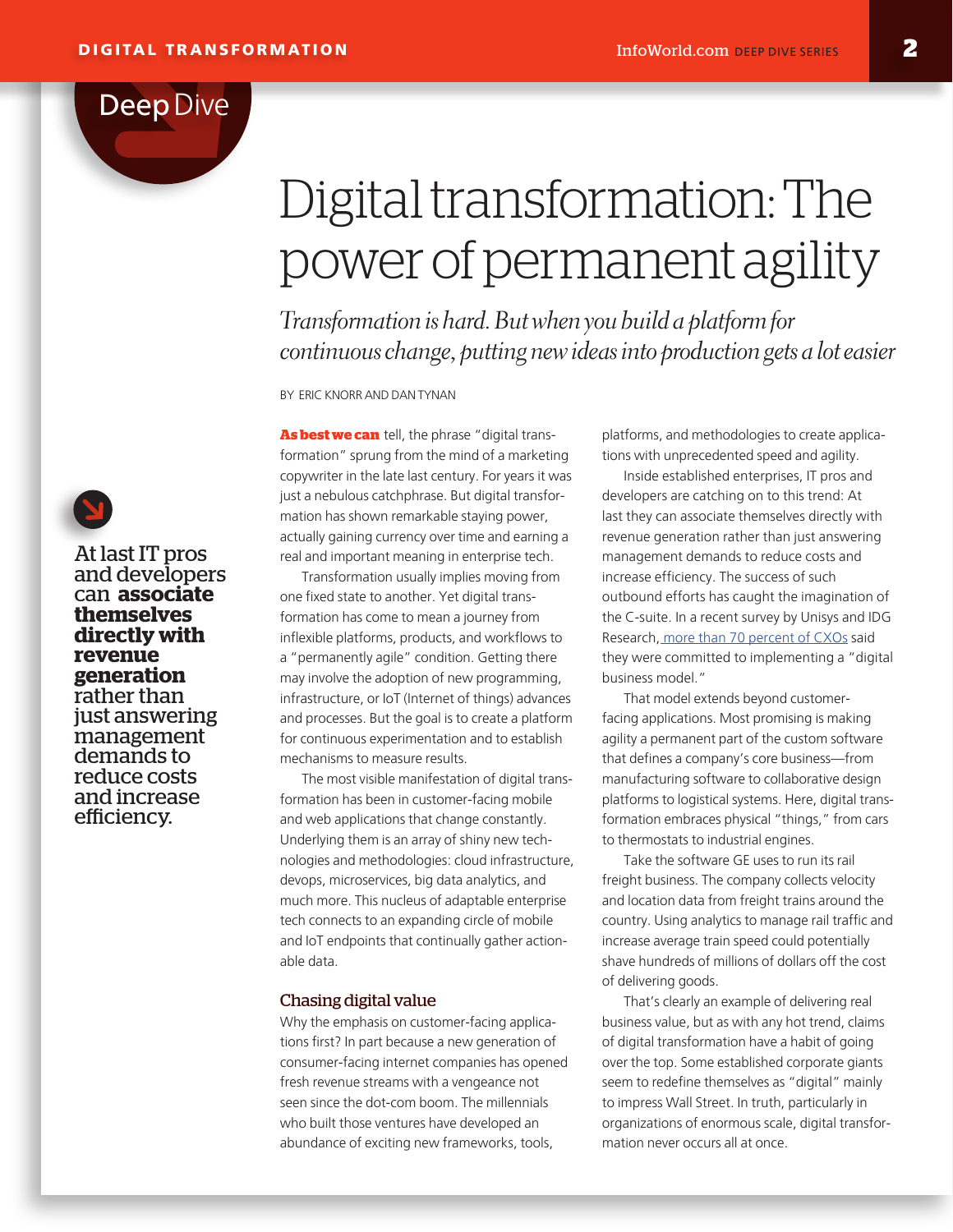

"You need to recognize that digital transformation is not accomplished in one massive effort, like it was in the ERP and CRM days," says Gerald C. Kane, associate professor of information systems at the Carroll School of Management at Boston College. "The companies that are doing it right are doing lots of little experiments, capitalizing on the ones that work, and killing off quickly the ones that don't."

## The allure of transformation

The specific motivations behind transformation and continuous experimentation vary widely depending on the industry, business, and company culture. Nonetheless, some incentives are common to nearly all of them:

Faster time to market. The principal idea behind permanently agile platforms is the capability to build, test, and deploy applications or physical products faster—in some cases, magnitudes faster than before.

Higher-quality results. Increased communication with customers and measurement of customer behavior—along with close internal collaboration among stakeholders and practitioners—yield superior end products.

**Increases in revenue.** Software or physical products tuned to customers' needs and desires demonstrably increases revenue per customer, intensifies loyalty, and aids in the acquisition of new customers.

Greater reliability. The distributed architecture behind digital transformation often includes redundancies that guard against errors, downtime, or performance troughs to deliver a consistent user experience and avoid costly downtime. **Cost reduction.** Transformation frequently involves tapping into existing services via cloud APIs or incorporating open source code, so that practitioners no longer need to build everything from scratch.

Best of all from an organizational standpoint may be the ability of a permanently agile enterprise to attract and retain the best talent, particularly if the transformative outcome includes effective internal collaboration. Modern platforms appeal to young, creative technologists—and all

practitioners enjoy greater job satisfaction when tools and processes support the free exchange of insights, requirements, and challenges as part of the culture of digital transformation

# Transformation essentials

Digital transformation does not stipulate a specific set of technologies or even necessarily methodologies—it simply requires the adoption tools, platforms, and processes to enable continuous experimentation and change. That said, enterprises that have undergone recent, successful transformation—along with the startup ventures that have inspired them—gravitate toward a common set of essentials:

**Devops.** A mashup of "development" and "operations," devops dictates that software developers should be empowered to provision their own environments, while operations should have the ability to automate continuous, reliable deployment at scale. Devops is the engine of delivering more and better software faster.

**Service orientation.** When big, monolithic applications or processes are broken down into services, each service can be scaled, maintained, and updated independently—and ultimately reassembled into new applications or processes. Many modern web and mobile apps are developed using [microservices,](http://www.infoworld.com/resources/105693/application-development/the-essential-guide-to-microservices) the latest manifestation of service orientation.

**Monitoring and analytics.** A key aspect of digital transformation is collecting and acting on continuous feedback from customers, both explicit and implicit—the latter collected through monitoring interactions with web and mobile applications. Analytics and machine learning enable the recognition of patterns in clickstreams to inform continuous improvement.

**Scalable infrastructure.** The abstraction of hardware as software-defined compute, storage, and network resources—call it "the cloud" if you like—enables capacity to be applied where it's needed almost instantaneously. It establishes an all-purpose platform for a multitude of new applications that can scale on a dime.

Coordinated decentralization. A centralized, top-down IT structure can't possibly move fast enough to develop all solutions for internal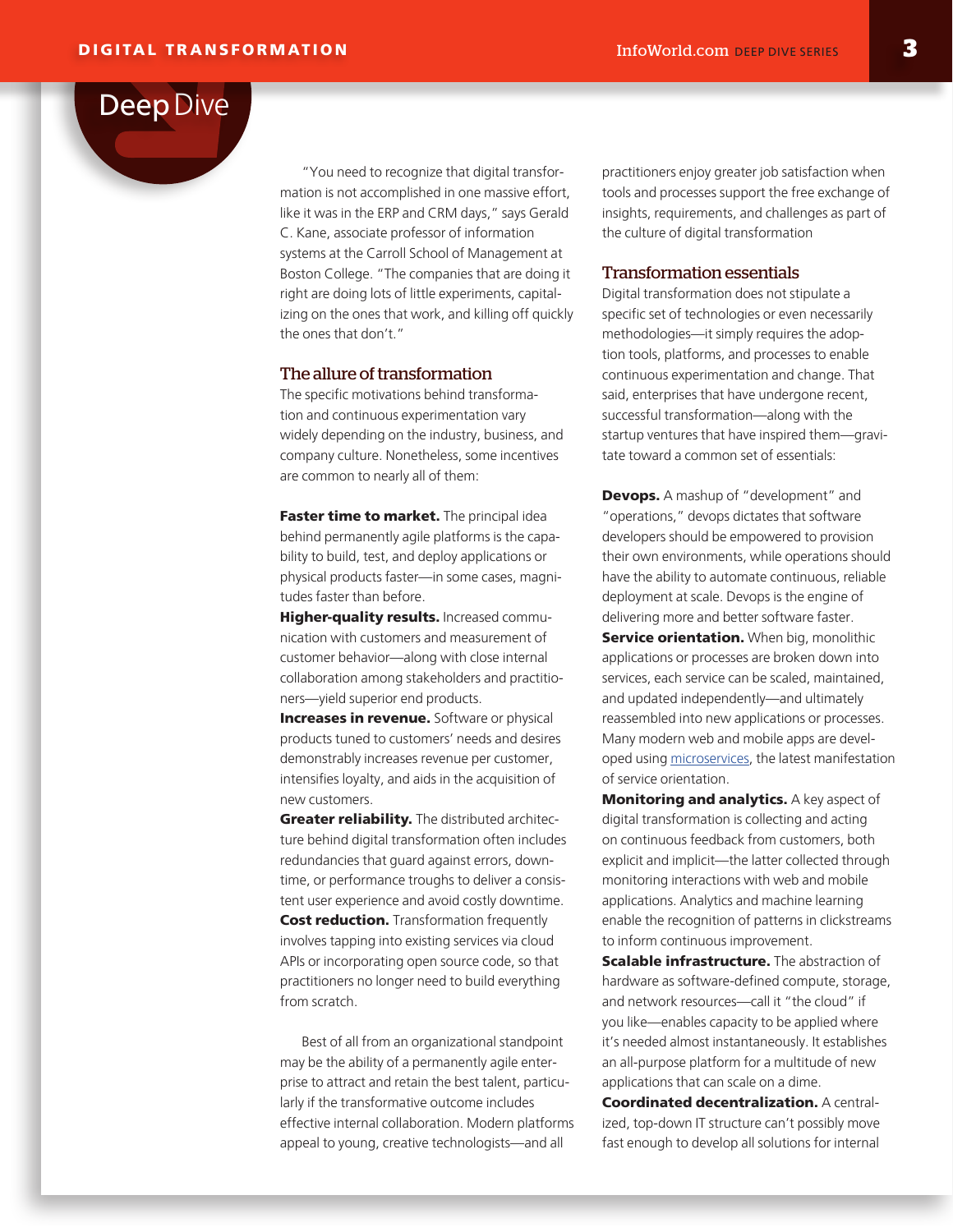stakeholders. Lines of business and departments that understand their customers best need to be empowered to make decisions independently, yet avoid missteps that result in redundancies, security vulnerabilities, or siloed systems. Identity management. When groups are empowered to operate independently, and individuals in those groups may subscribe to various cloud services or tap multiple databases, identity management must be in place to control user access to resources based on established rights and restrictions.

Note that the permanent agility brought about by digital transformation goes beyond applications. An exciting aspect of the IoT, for example, is the ability to continually improve the functionality of products—from TVs to cars to manufacturing equipment—through ongoing software updates post sale.

At the same time, the IoT offers extraordinary new opportunities to collect and analyze data about how customers use products. For example, Ford has [put remote sensors in 4 million cars](https://digit.hbs.org/submission/driving-in-the-direction-of-big-data-ford-motor-company/#_blank) to collect data about gas consumption and driving style, with an eye towards increasing fuel efficiency and avoiding equipment failure.

## Insight through analytics

The signature aspect of permanent agility is the ability to modify, add, or replace functionality with unprecedented speed—but change should not be blind. Data continually collected from interactions with systems on the edge provides the raw material for analyses, which in turn guides the development of new and better solutions.

Again, this extends beyond improving customer-facing applications to optimizations in the real world. To take a simple example, supermarket chains such as [Carrefour,](http://www.rfidjournal.com/articles/view?11991#_blank) Niemann [Foods,](https://www.internetretailer.com/2015/02/19/grocery-store-rolls-out-beacons-ping-shoppers-smartphones#_blank) and [Woolworths](http://blog.beaconstac.com/2016/02/25-retailers-nailing-it-with-their-proximity-marketing-campaigns/#_blank) are tracking Bluetooth signals from smartphones to measure the flow of customers through their aisles, so they can improve the effectiveness of store layouts, reduce lines at cash registers, and offer personalized coupons.

Much of the data collected from "systems of engagement" may be semi-structured: clickstreams, time-series data, event log files, mobile location data, and so on. A bundle of open source big data technologies centering on the distributed processing frameworks Spark and Hadoop operates on the semi-structured stuff, typically trans-



*This Microsoft Power BI screen illustrates how data can be collected from multiple, diverse sources and combined into a single dashboard. Understanding such analytics is key to the continuous evolution of applications and products.*

**The perma- nent agility brought about by digital transforma- tion goes beyond appli- cations.** An exciting aspect of the IoT, for example, is the ability to continually improve the functionality of products.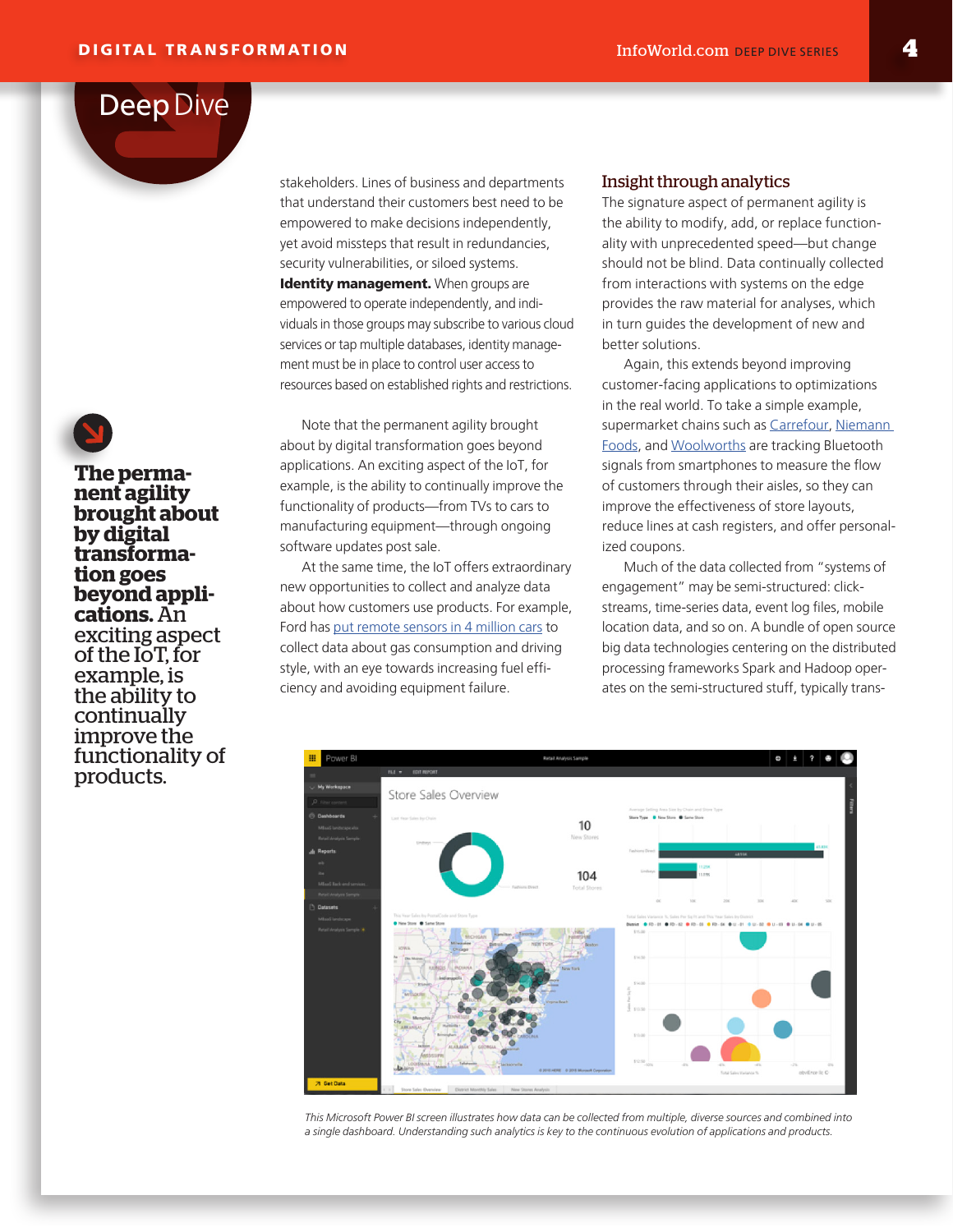forming the data so that traditional SQL analytics software can handle it. Once converted, it's often mashed up with existing SQL data such as transaction records, product data, pricing information, and so on to gain new insights.

Increasingly, business analysts rather than BI specialists are being given the analytics tools to plumb all that data and tease out the patterns. These include such BI tools as [Tableau,](http://www.infoworld.com/article/2944806/data-visualization/self-service-bi-review-tableau-vs-qlik-sense-vs-power-bi.html) [Qlik Sense](http://www.infoworld.com/article/2944806/data-visualization/self-service-bi-review-tableau-vs-qlik-sense-vs-power-bi.html), or [Microsoft Power BI](http://www.infoworld.com/article/2944806/data-visualization/self-service-bi-review-tableau-vs-qlik-sense-vs-power-bi.html), which make visualizing data easy. In addition, more and more enterprises are turning to the cloud versions of the whole analytics stack, where all that software has been pre-provisioned. A huge cloud advantage is the availability of new machine learning APIs offered by Amazon Web Services, Microsoft Azure, and Google Cloud, which can provide vital assistance in data pattern recognition.

The Holy Grail of all this is accurate predictive analytics. Take mobile and IoT data, combine it with information from the supply chain and sales funnel, and enterprises gain the ability to make business decisions based on things that haven't happened yet: Utilities use smart meter data to predict spikes in power usage. Hotels use historic trends to dynamically price rooms based on demand. Construction firms anticipate change orders and avoid work stoppages. Plus, most of the major e-commerce sites use predictive analytics to anticipate spikes and troughs in demand.

Capital One Bank (an [InfoWorld 2015](http://www.infoworld.com/article/2984801/enterprise-architecture/the-2015-enterprise-architecture-awards.html#_blank)  [Enterprise Architecture Award winner](http://www.infoworld.com/article/2984801/enterprise-architecture/the-2015-enterprise-architecture-awards.html#_blank)) was one of the first financial institutions to use analytics to predict what credit products a customer is most likely to buy, decrease customer acquisition costs, and increase retention rates. Marriott is using predictive analytics to determine optimal pricing for hotel rooms based on vacancy rates. [General Electric](https://www.fastcompany.com/3031272/can-jeff-immelt-really-make-the-world-1-better#_blank) has installed sensors inside its locomotive engines and uses analytics to predict when engines will require maintenance. The list goes on and on.

#### Devops at the core

Behind those examples typically lies some combination of custom and open source software, fashioned into line-of-business applications or customer-facing apps—the latter now venturing into new territory, from fitness bands to home appliances. How that software is developed and delivered determines whether it can sustain products and solutions successfully over time.

No trend embodies digital transformation to a greater degree than devops, which encompasses the entire dev, test, and deployment pipeline. In the devops model, there's no such thing as "one and done" with software. Developers add improvements and new capabilities continually in small chunks of code, which are delivered through an automated pipeline to production.

Although the goal of devops is to shorten the time to market of software that meets or exceeds



*Devops vastly increases the efficiency of software development, giving developers greater control and enabling operations to fully and safely automate deployment.*



**of all this is accurate predictive analytics.** Take mobile and IoT data, combine it with infor- mation from the supply chain and sales funnel, and enterprises gain the ability<br>to make business decisions based on things that haven't happened yet.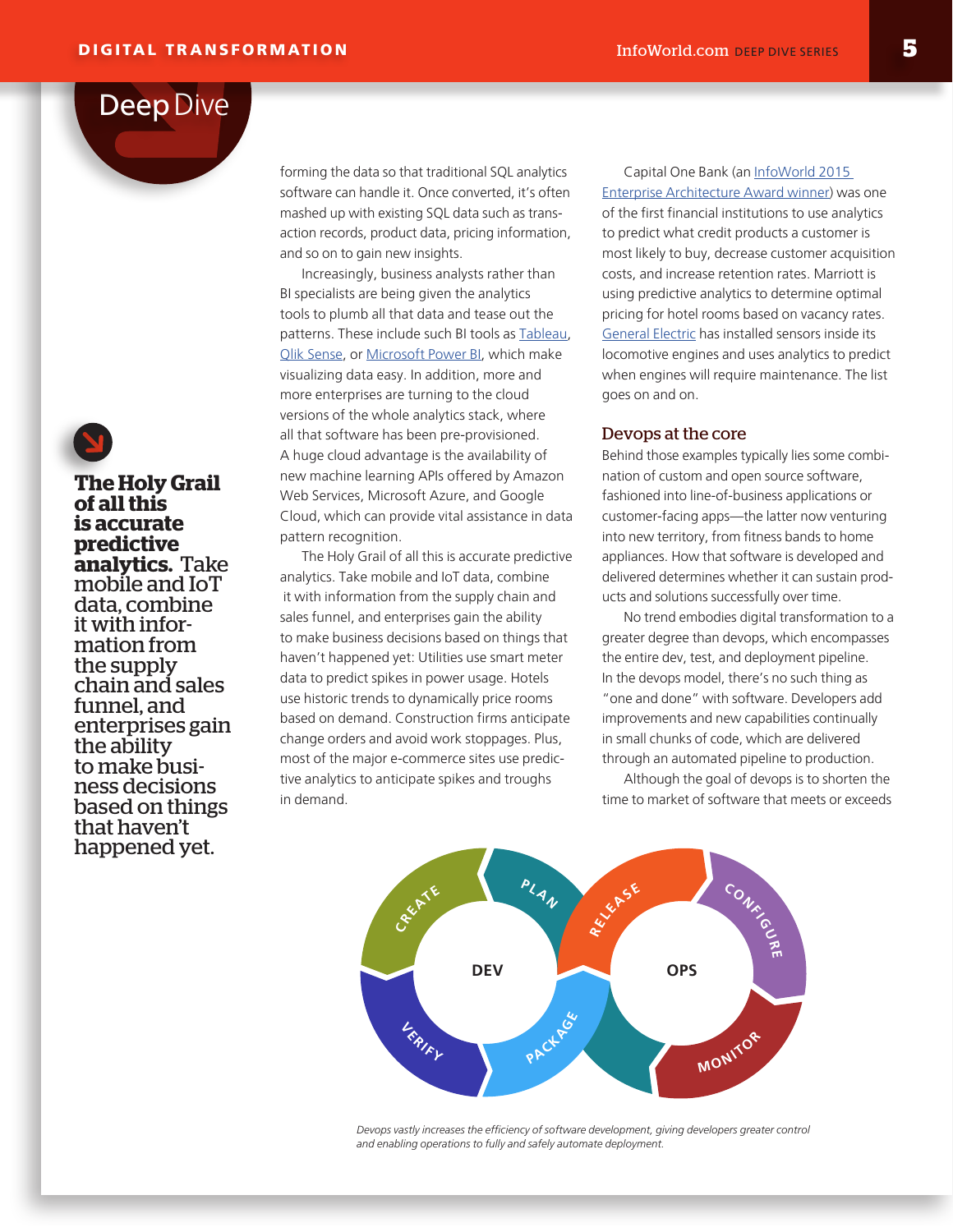expectations, devops has no direct effect on how developers write code. Instead, devops adds automation and streamlines workflows through the entire cycle, enabling developers to build, test, and deploy incrementally. It also allows stakeholders to review applications in progress, provide feedback, and change direction if necessary.

Devops vastly increases the efficiency of software development, giving developers greater control and enabling operations to fully and safely automate deployment.

These ideas are not new. In fact, they originate with agile development, a methodology first articulated in the [Agile Manifesto](http://agilemanifesto.org/) 15 years ago. Agile development was conceived as an antidote to waterfall methodologies, which progress in linear fashion through a series of stages, such as feasibility, requirements, external design, program specifications, coding, testing, and finally production. After the requirements stage, stakeholders were cut out of the process, leaving them no choice but to accept whatever developers delivered—which often missed the mark.

With shorter cycles and ongoing stakeholder involvement, agile development promises vastly improved results. Only recently, however, has a constellation of technologies gathered to support devops effectively. Devops implementations vary considerably, but most include these components:

Cloud-based code repositories. Today's development teams are often widely distributed, which makes moving code repos to the cloud a no-brainer. [GitHub and Bitbucket](http://www.infoworld.com/article/3010856/application-development/bitbucket-vs-github-which-project-host-has-the-most.html) are the most popular cloud-based revision control and repository systems, both based on Linus Torvald's Git. **Continuous integration.** In agile methodology, developers work on discrete parts of a project and check them into a shared repository several times a day, at which point an automated testing system checks everything in order to catch problems early. The [Jenkins continuous integra](http://www.infoworld.com/article/3046038/application-development/why-jenkins-is-becoming-the-engine-of-devops.html)[tion platform](http://www.infoworld.com/article/3046038/application-development/why-jenkins-is-becoming-the-engine-of-devops.html) for automating developer workflows is the clear leader in this space.

Continuous delivery. Popular PaaS products such as [Cloud Foundry](http://www.infoworld.com/article/2608299/cloud-computing/review--cloud-foundry-brings-power-and-polish-to-paas.html) or [OpenShift](http://www.infoworld.com/article/3005681/paas/review-openshift-3-rocks-docker-containers.html) have expanded to embrace a greater portion of the devops pipeline, but their most important role is to provide a single runtime environment for

both development and production. Both support Docker, which enables developers to package applications for deployment in Linux containers. Many shops develop their own PaaS-like solutions using configuration management or container management solutions such as Kubernetes, Mesos, or Swarm instead.

**Configuration management.** This is where devops began and where its emphasis remains. Tools such as [Puppet, Chef, Ansible, and Salt](http://www.infoworld.com/article/2609482/data-center/data-center-review-puppet-vs-chef-vs-ansible-vs-salt.html) automate the provisioning of infrastructure and applications with scripting environments and script libraries that either developers or operations can use to configure hundreds or even thousands of virtual machines to accommodate dev, test, and continuous delivery of applications. Configuration management tools can be used to manage the delivery and deployment process end to end. Application monitoring. Just as customer feedback suggests how software should be improved, application monitoring gives developers and operations teams real-time insight into how well or poorly applications fare in production. Monitoring is a key part of ensuring that continuous delivery works, identifying problems that demand immediate attention. Popular solutions in this space include offerings by AppDynamics, New Relic, and Sumo Logic.

It's important to remember that this is a simplified view and that devops workflows and toolchains vary widely from case to case. Many, for example, include dedicated tools for lean project management, unit testing, preproduction packaging, and release management.

In an [interview with InfoWorld](http://www.infoworld.com/article/3056790/devops/qa-gene-kim-explains-the-joy-of-devops.html), devops guru Gene Kim shared the insight that whether or not operations used version control was the top predictor of devops success: "When you think about where more things can go wrong—is it in the code or in the environment—there are probably a hundred or a thousand times more configurable settings in the environment. … So you put ops and dev in the same version control repo where everything is reproducible."

The various mechanisms of devops fuel the dramatic increases in developer productivity necessary to keep an enterprise agile, as software spreads to play a role in nearly every aspect of

With shorter cycles and ongoing stake- holder involve- ment, **agile development promises vastly improved results** over waterfall methodologies.